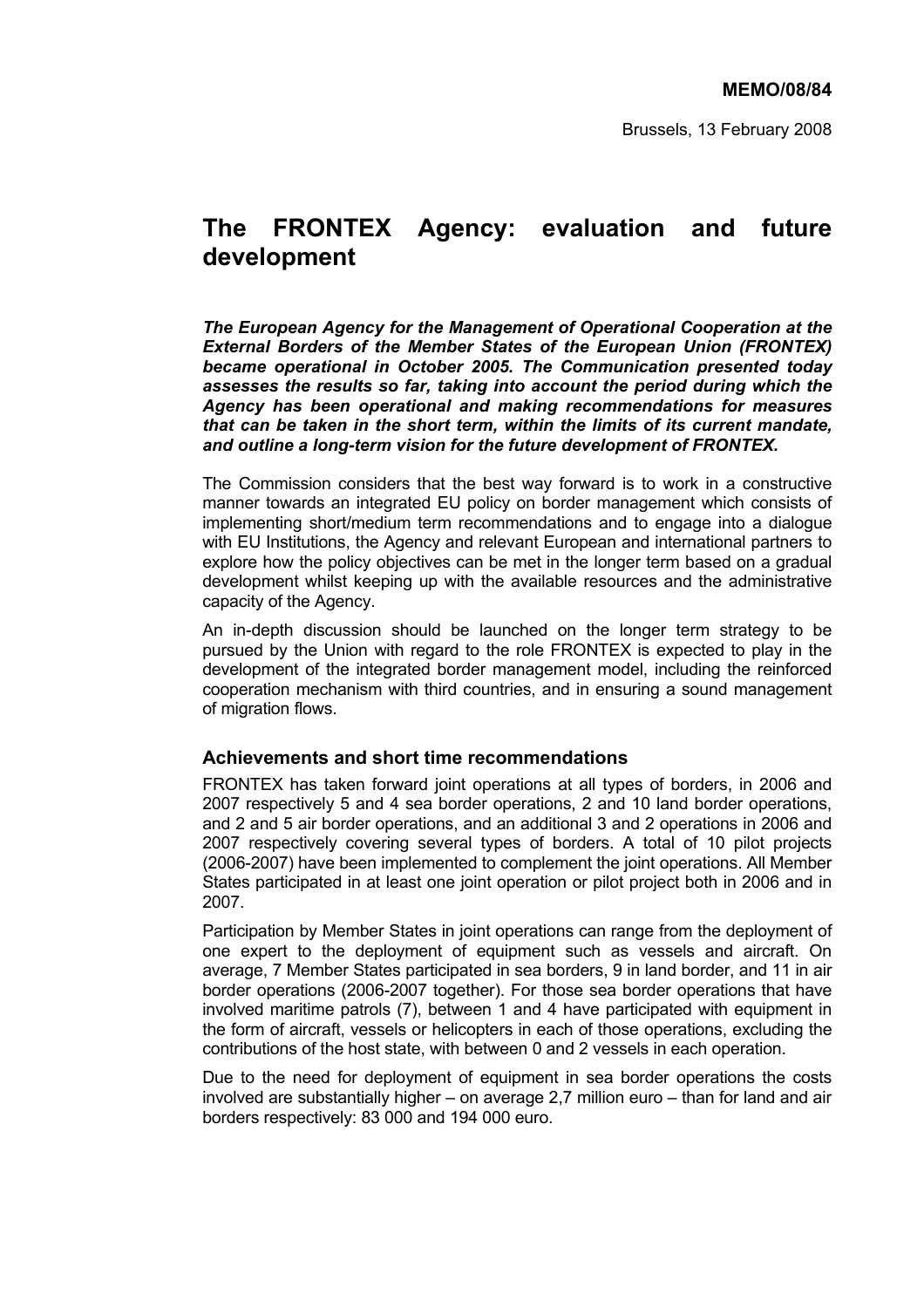Results of joint operations cannot be summarised solely in quantifiable terms. Nevertheless, quantifiable results so far show that more than 53.000 persons, for 2006 and 2007 together, have been apprehended or denied entry at the border during these operations. More than 2.900 false or falsified travel documents have been detected and 58 facilitators of illegal migration arrested.

Following a request from the European Council in December 2006, the **European Patrols Network** (**EPN**) started in May 2007. FRONTEX and the Member States concerned (Portugal, Spain, France, Italy, Slovenia, Malta, Greece and Cyprus) are working on a regional basis with bilateral cooperation between neighbouring states. Patrols have been limited to areas close to the coasts of the Member States involved. The Patrols Network brings together, to a large extent, the already existing patrolling activities of Member States. This, combined with a regular exchange of information, should lead to more efficient control of the maritime borders and reduce the related costs according to the principle of burden sharing.

FRONTEX has set up a **Central Record of Available Technical Equipment** (**CRATE**) for border control and surveillance belonging to Member States, which they, on a voluntary basis and upon request from another Member State, are willing to put at the disposal of that Member State for a temporary period. The CRATE database contains for the moment over a hundred vessels, around 20 aircraft and 25 helicopters and several hundreds of border control equipment such as mobile radar units, vehicles, thermal cameras and mobile detectors. While primarily intended to be used on a bilateral basis between Member States, it provides an inventory of equipment that can be used in joint operations also. So far only a modest use of equipment has been made for the latter purpose: in the framework of the Operation Poseidon 2007 (heartbeat detectors from UK) and the Operation Hermes 2007 (aircraft Falcon from FR). Since July 2007 Member States have access to the centralised records of available technical equipment (CRATE). So far FRONTEX has concluded bilateral agreements with 13 Member States / Schengen Associated Countries*.* Consideration should be given to reviewing the scope of Article 7 of the FRONTEX Regulation on CRATE, which is limited for the moment to equipment for border control and surveillance but which could be extended to also cover equipment, including equipment leased by FRONTEX, for joint return operations, such as aircraft.

In view of the developments towards more permanent operations and the evolution of the tasks for the Agency as a whole, consideration should now be given to the **setting up of specialised branches of the Agency in the Member States**, through which the Agency may operate for the practical organisation of joint operations and pilot projects. Priority should be given to a branch for the southern maritime borders. FRONTEX should analyse how the semi-permanent joint operations can be merged with the European Patrols Network, as both measures are of a more structural character and overlaps between them must be avoided.

The **Rapid Border Intervention Teams** (**RABITs**) Regulation, which entered into force on 20 August 2007, has changed in a substantial manner the provisions of the founding Regulation of FRONTEX regarding the support to Member States in circumstances requiring increased technical and operational assistance at the external borders. It provides a "rapid reaction capacity" for a reinforcement of human resources to a Member State in need.

The preparatory work for implementing the Regulation was completed by FRONTEX shortly after the Regulation was adopted. 500-600 border guards make up the "RABIT pool". An exercise was conducted during the autumn of 2007. So far no Member State has made a request for the deployment of a RABIT team.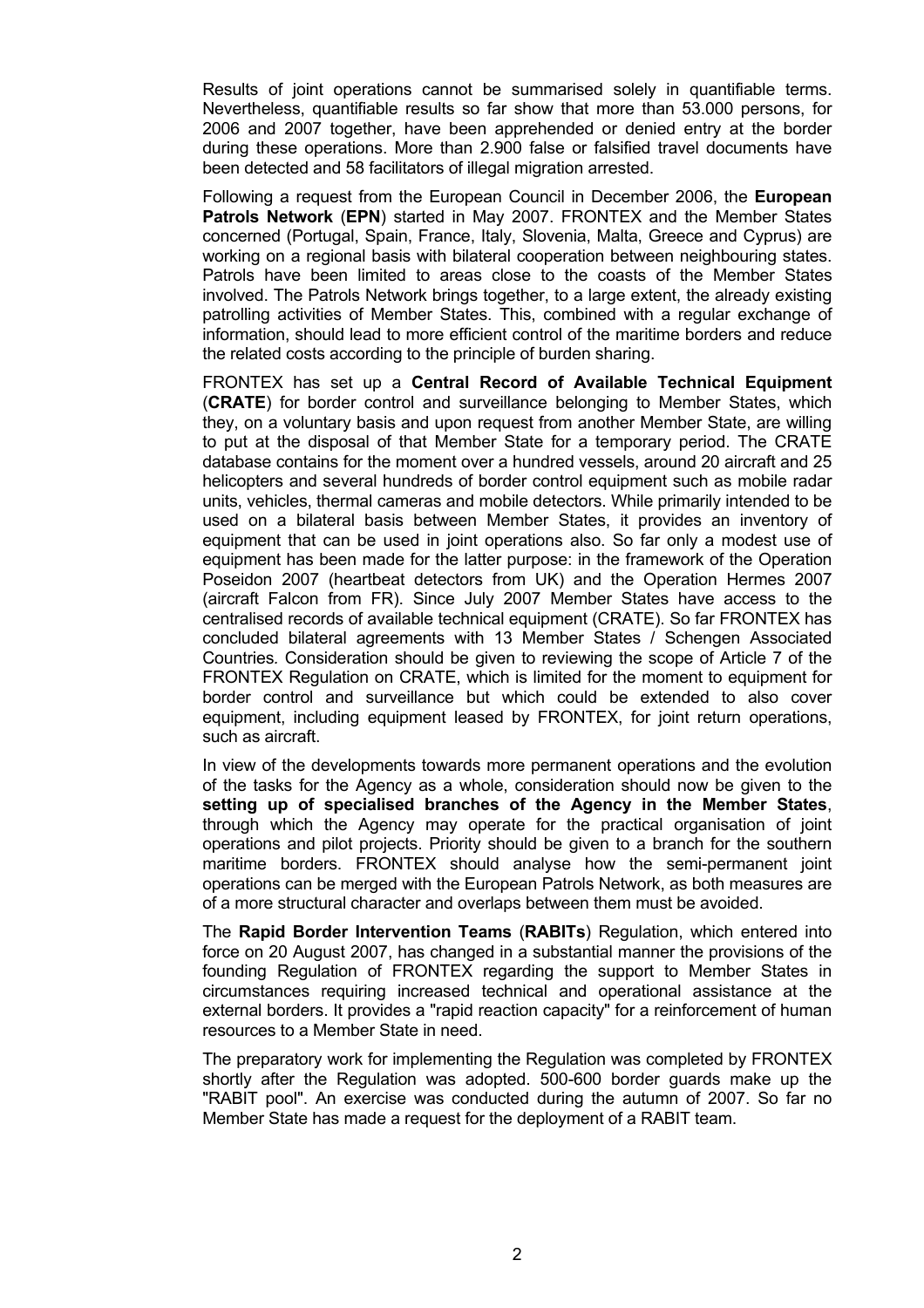The deployment of a RABIT team can be combined with technical assistance. The Commission recommends that this provision be made more operational by FRONTEX acquiring its own equipment for border control and surveillance, to be used by the RABIT teams, in order to ensure the availability of equipment at short notice. Alternatively, equipment listed in CRATE could be used for this purpose also, but the rules would need to be reviewed in order to ensure speedy and unconditional availability of the equipment for the RABIT teams.

The activities of FRONTEX as regards **training** started in 2005. A total of 97 trainings, meetings and workshops including training of border guards and "training of trainers" have been organised with a total of 1.341 participants. The competences of border guards to apply in a correct and consistent manner the Schengen acquis must remain the key objective of the training activities of FRONTEX. However, the experiences gained from joint operations show that border guards are frequently confronted with situations involving persons seeking international protection or crisis situations at sea. The Commission considers that specialised training courses should be organised by FRONTEX on relevant provisions of European and international rules on asylum, the law of the sea and fundamental rights, in order to contribute to the full respect of these norms and to a consistent approach to situations involving search and rescue coordination.

The Agency has provided assistance for the organisation of nine **joint return operations**. A further 6 projects have been taken forward on issues such as best practices for the acquisition of travel documents and in order to regularly identify common needs for joint return operations.

# **Long term recommendations**

## *Measures in cooperation with third countries*

The mandate of FRONTEX as concerns cooperation with third countries is limited in the sense that projects aiming, for example, at technical assistance cannot be carried out by FRONTEX in third countries. Consideration should be given to whether FRONTEX should have the possibility of carrying out pilot projects with third countries as beneficiaries. Such projects could significantly strengthen the impact of cooperation launched under the working arrangements, where the latter can serve to identify concrete needs for capacity building with regard to border management in specific third countries, and be complementary to assistance funded through Community programmes.

FRONTEX has concluded working arrangements aiming at establishing cooperation at technical level with border guard authorities in Russia, Ukraine and Switzerland. Negotiations are well advanced with Croatia. Mandates have been given by the Management Board to negotiate further arrangements with FYROM, Turkey, Egypt, Libya, Morocco, Mauritania, Senegal, Cape Verde, Moldova and Georgia. The Agency foresees requesting mandates in the short/mid-term for the other Western Balkan states, countries of West Africa, the US and Canada. In the short-term, priority should be awarded to strengthened cooperation between FRONTEX and those third countries that have been identified as problem areas through the joint operations and the risk analysis carried out by FRONTEX.

#### *Measures at the border*

An improved cooperation between the relevant customs and other border control authorities of the Member States is a key element of the integrated border management model. The Commission will launch a study for the purpose of identifying best practices in Member States on inter-agency cooperation. To promote cooperation on the ground, pilot projects at European level could further explore the added value of deepened coordination of the activities between these authorities..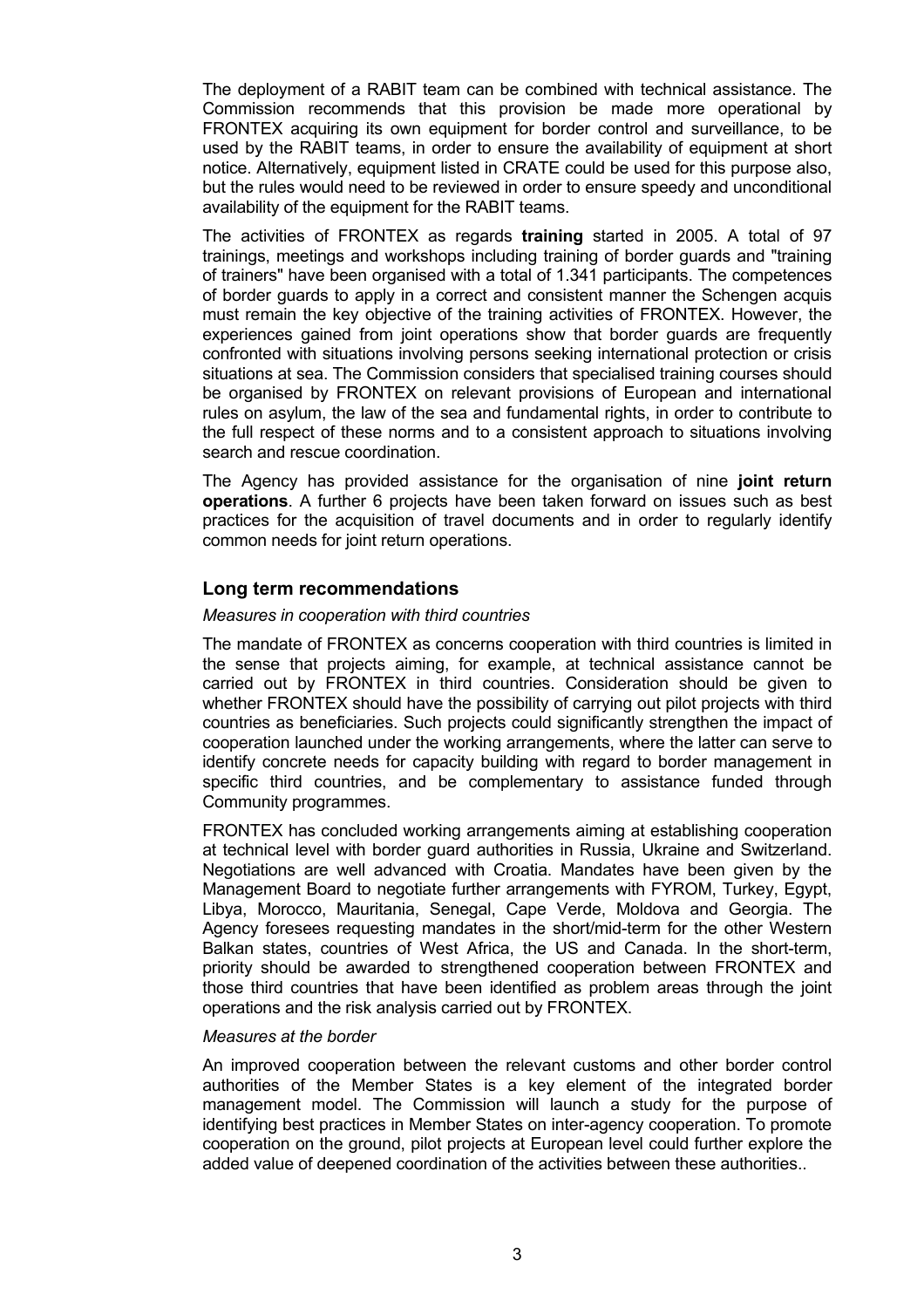## *European Border Surveillance System (EUROSUR)*

In parallel with this current evaluation report the Commission presents a Communication outlining a roadmap for the development and setting up of a **European Border Surveillance System** (**EUROSUR**). The role of FRONTEX is crucial for the successful preparation of such a system, including creating a network integrating all maritime surveillance systems. FRONTEX could take on the role as a "hub" for an improved system of exchange of real-time, operational information between Member States. In addition, giving FRONTEX access to surveillance information in a more systematic and structured manner could serve as the basis for the development of a 'FRONTEX intelligence led information system' targeting the external borders of the EU.

#### *Operational coordination*

The Commission intends to return to the question of a fully fledged European Border Guard when experiences have been gathered on the functioning of RABIT teams. It is nevertheless clear that two questions arise already at this stage concerning the organisation of operational coordination in the long term, as concerns maritime patrols:

Firstly, how the current system of allocating resources can be further improved. The Commission will keep under close review the extent to which sufficient equipment and human resources can be put at the disposal by Member States, using current mechanisms, and the degree of reinforcement that the European Borders Fund can provide in the longer term to individual Member States based on the risks at the external borders.

Secondly, the cost-effectiveness of the current mechanisms will need to be reviewed in the long-term also having regard to, for example, the administrative costs involved in ensuring the coordination of the deployment of assets and human resources on an ad hoc basis.

A long-term strategy based on further practical experiences will consider to what extent coordination of Member States' resources should be replaced with the assignment of border guards and equipment on a permanent basis. A deployment of that nature may call for reviewing the legal framework as concerns the executive powers of the members of RABITs teams and guest officers, and for assessing whether FRONTEX should employ border guards itself and/or whether it should acquire and/or lease equipment for the purpose of permanent operations.

A in-depth discussion should be launched on the longer term strategy to be pursued by the Union with regard to the role FRONTEX is expected to play in the development of the integrated border management model, including the reinforced cooperation mechanism with third countries, and in ensuring a sound management of migration flows.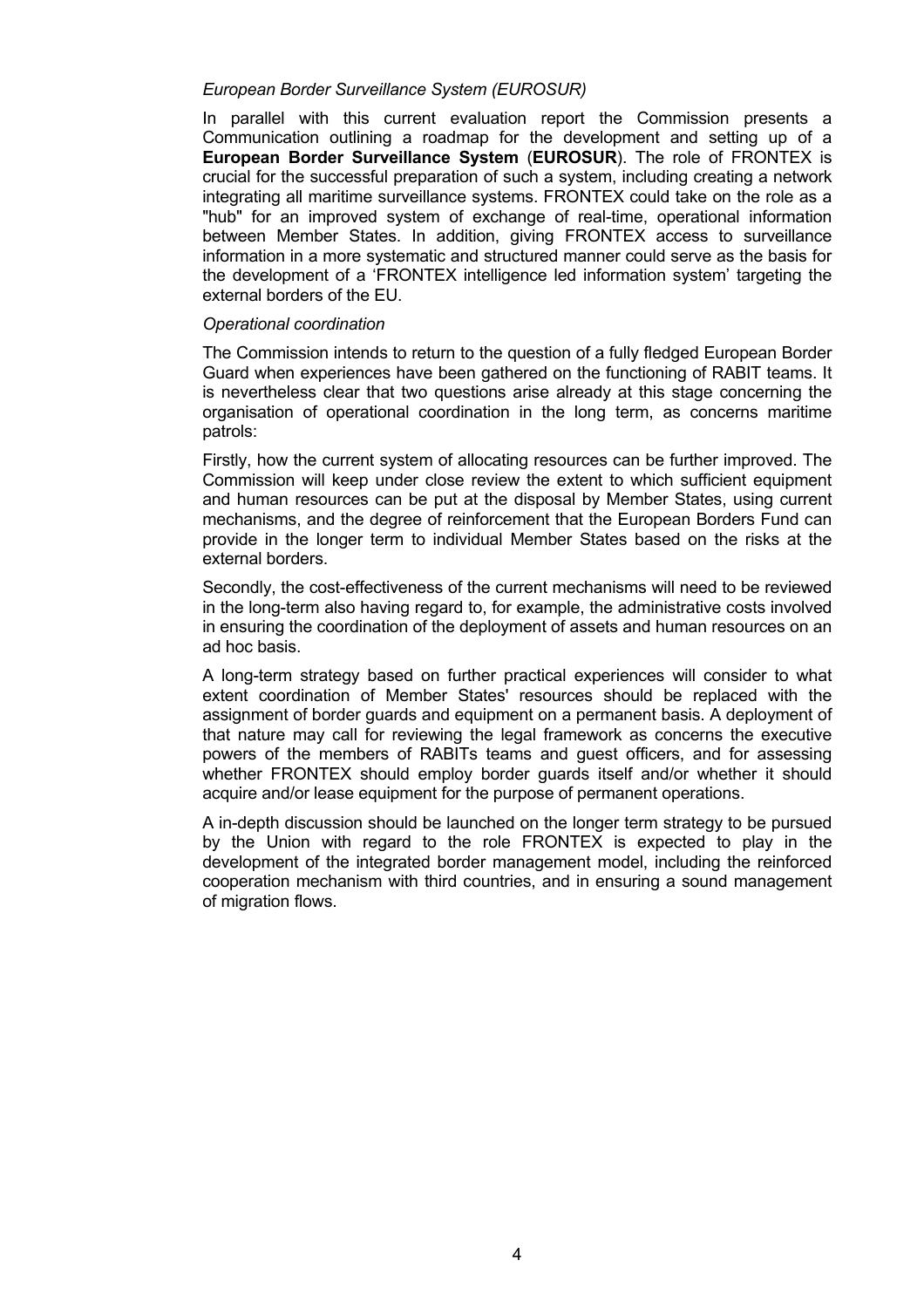The Commissions' recommendations can be summarised as following:

#### **SHORT TERM 1. Technical equipment**

The potential of CRATE, and the commitments made by Member States, must be exploited to the full for all activities of the Agency

## **2. Specialised branches**

Consideration should be given to the setting up of specialised branches in the relevant geographical areas

## **3. Relation between joint operations and the EPN**

FRONTEX to analyse how semi-permanent joint operations can be merged with the European Patrol Network

## **4. Risk analysis**

Joint risk analysis with Europol, international organisations and relevant third countries, and frequent geographical and/or theme oriented joint risk analysis, with relevant partners, should be encouraged

## **5. Management of ICONet**

Task FRONTEX with the management of ICONet, under the present or another technical platform such as the FRONTEX Information System

## **6. Management of CIREFI**

Task FRONTEX to centralise the exchange of operational information related to illegal immigration

## **7. Own technical equipment**

To ensure the availability of equipment through FRONTEX acquiring its own equipment for border control and surveillance, for instance to be used by the RABIT teams

## **8. Return**

Strengthen the role of FRONTEX regarding return operations – examine the possibility to use CRATE as a means for sharing technical equipment between member States

# **9. Training**

Training offered to border guards should take into account and include relevant provisions of European and international rules on asylum, the law of the sea and fundamental rights. Specialised training courses should therefore be offered by FRONTEX on these aspects, in order to increase the availability of border guards with the necessary competences and contribute to a consistent approach to situations involving search and rescue coordination

#### **10. Research**

Implement joint projects aiming at real life operational testing of new technologies, to assess their feasibility and impact on current procedures as border crossing points